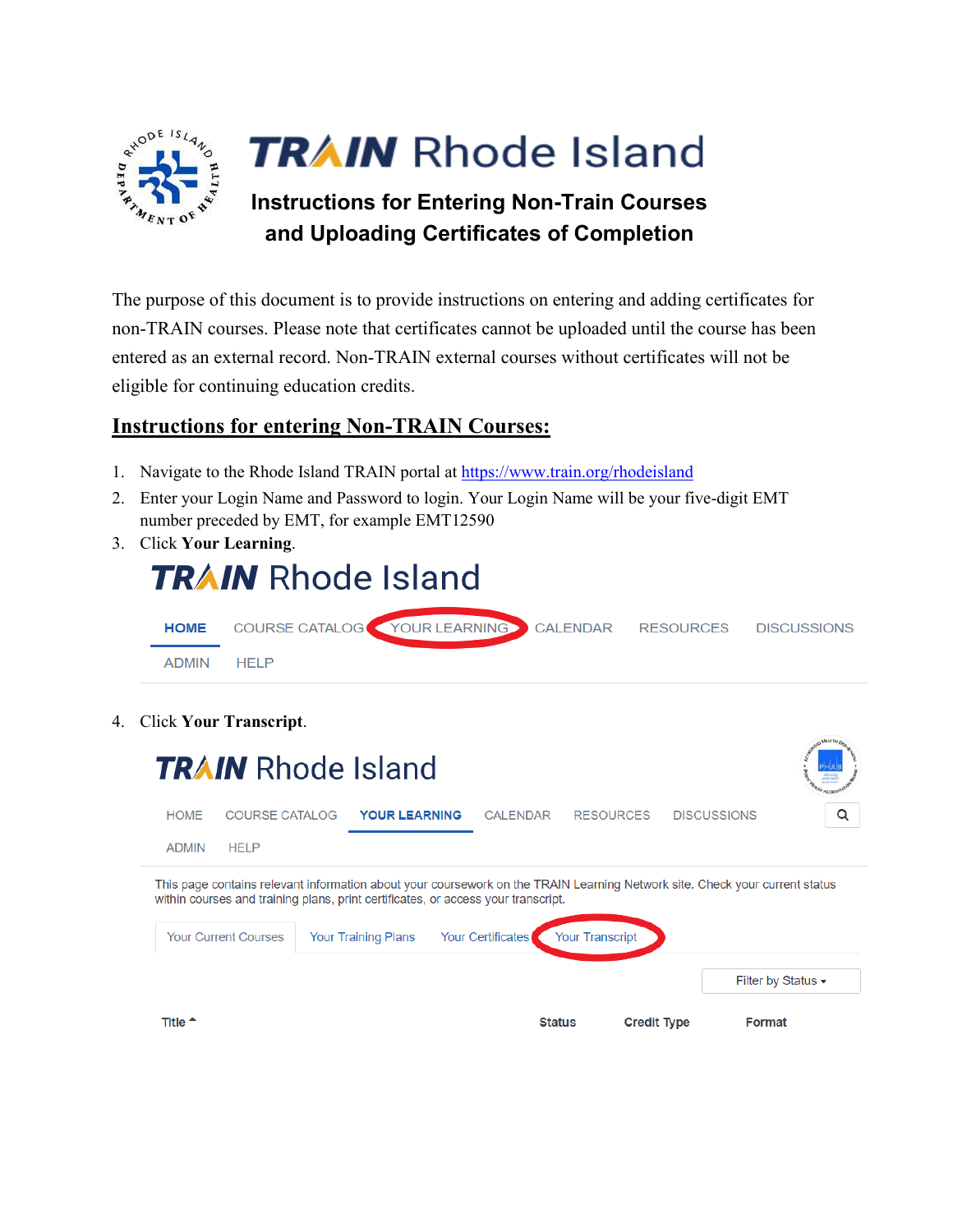5. Click **Add an external record**

| <b>HOME</b>              | <b>COURSE CATALOG</b>                                                             | <b>YOUR LEARNING</b>       | <b>CALENDAR</b>          | RESOURCES              | <b>DISCUSSIONS</b> |                                                                                                                             |
|--------------------------|-----------------------------------------------------------------------------------|----------------------------|--------------------------|------------------------|--------------------|-----------------------------------------------------------------------------------------------------------------------------|
| <b>ADMIN</b>             | <b>HELP</b>                                                                       |                            |                          |                        |                    |                                                                                                                             |
|                          |                                                                                   |                            |                          |                        |                    | This page contains relevant information about your coursework on the TRAIN Learning Network site. Check your current status |
|                          | within courses and training plans, print certificates, or access your transcript. |                            |                          |                        |                    |                                                                                                                             |
|                          | <b>Your Current Courses</b>                                                       | <b>Your Training Plans</b> | <b>Your Certificates</b> | <b>Your Transcript</b> |                    |                                                                                                                             |
|                          | <b>1</b> Download transcript                                                      |                            | + Add an external record |                        |                    | ■ Show withdrawn courses                                                                                                    |
|                          | Enter the course information in the screen, fields in red are mandatory.          |                            |                          |                        |                    |                                                                                                                             |
|                          | $\rightarrow$ Add external course                                                 |                            |                          |                        |                    | (Fields marked below are required)                                                                                          |
|                          |                                                                                   |                            |                          |                        |                    |                                                                                                                             |
| <b>Title</b>             |                                                                                   |                            |                          |                        |                    |                                                                                                                             |
| Title                    |                                                                                   |                            |                          |                        |                    |                                                                                                                             |
| About                    |                                                                                   |                            |                          |                        |                    |                                                                                                                             |
| Course url<br>Course url |                                                                                   |                            |                          |                        |                    |                                                                                                                             |
|                          |                                                                                   |                            |                          |                        |                    |                                                                                                                             |
|                          | Course provider name<br>Course provider name                                      |                            |                          |                        |                    |                                                                                                                             |
| Course format            |                                                                                   |                            |                          |                        |                    |                                                                                                                             |
|                          | Choose a format                                                                   | ۷                          |                          |                        |                    |                                                                                                                             |
| <b>Credit type</b>       |                                                                                   |                            |                          |                        |                    |                                                                                                                             |
|                          | Choose a credit type                                                              | v                          |                          |                        |                    |                                                                                                                             |
|                          | Course contact                                                                    |                            |                          |                        |                    |                                                                                                                             |
|                          | Course contact name                                                               |                            |                          |                        |                    |                                                                                                                             |
| Contact name             |                                                                                   |                            |                          |                        |                    |                                                                                                                             |
|                          | Course contact email                                                              |                            |                          |                        |                    |                                                                                                                             |
|                          | Contact email                                                                     |                            |                          |                        |                    |                                                                                                                             |

7. Click **Save** to complete the course entry process.

## **Instructions for uploading certificates for Non-TRAIN Courses:**

1. Scan and save the certificate to a thumb drive or your computer.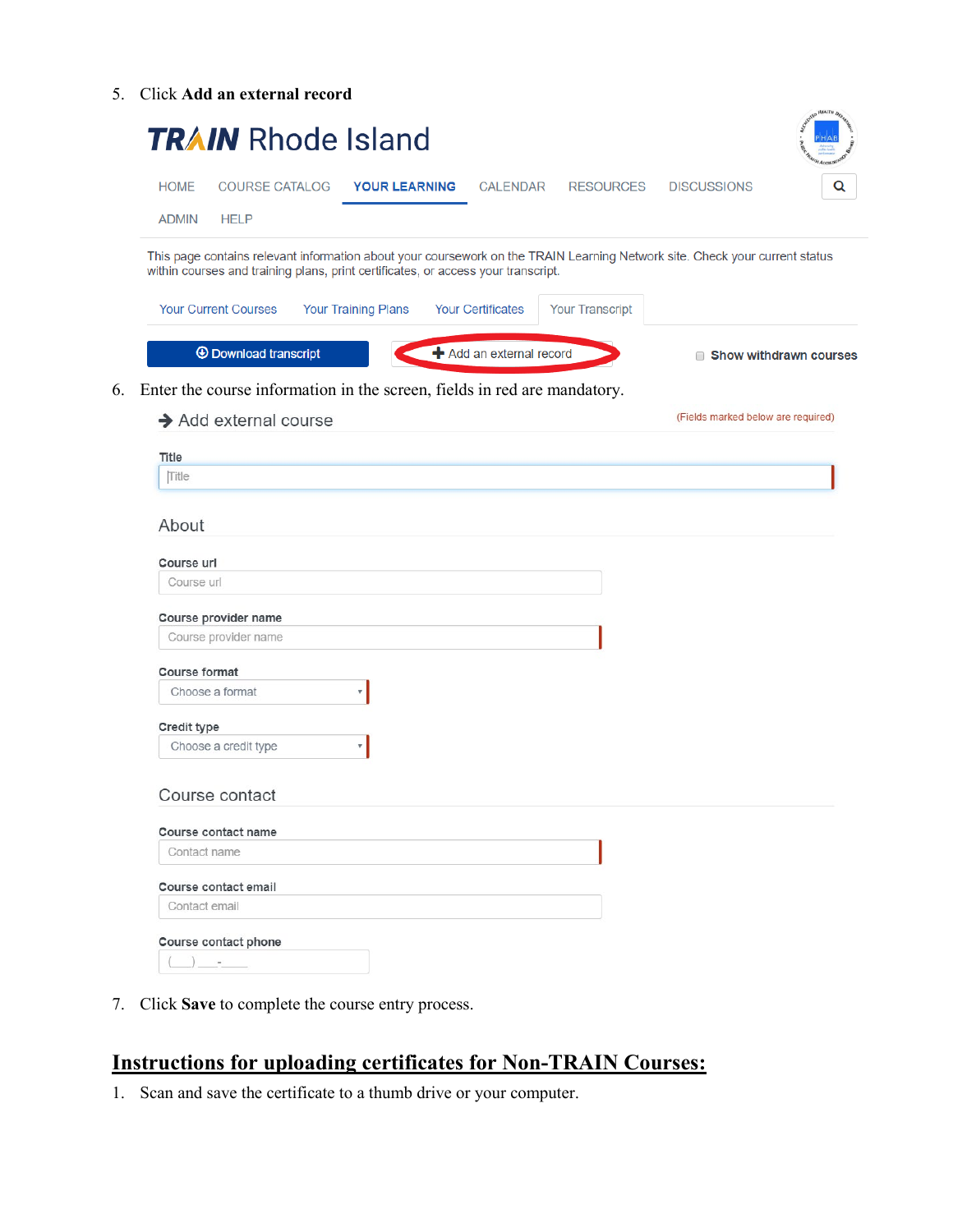- 2. Click **Your Learning**. **TRAIN** Rhode Island COURSE CATALOG YOUR LEARNING CALENDAR **HOME RESOURCES DISCUSSIONS ADMIN HELP**
- 3. Click **Your Transcript**.

|    |                                                                      |                            | <b>TRAIN</b> Rhode Island                                                         |                   |                        |                    |                                                                                                                             |
|----|----------------------------------------------------------------------|----------------------------|-----------------------------------------------------------------------------------|-------------------|------------------------|--------------------|-----------------------------------------------------------------------------------------------------------------------------|
|    | <b>HOME</b>                                                          | <b>COURSE CATALOG</b>      | <b>YOUR LEARNING</b>                                                              | <b>CALENDAR</b>   |                        | <b>RESOURCES</b>   | <b>DISCUSSIONS</b><br>Q                                                                                                     |
|    | <b>ADMIN</b><br><b>HELP</b>                                          |                            |                                                                                   |                   |                        |                    |                                                                                                                             |
|    |                                                                      |                            | within courses and training plans, print certificates, or access your transcript. |                   |                        |                    | This page contains relevant information about your coursework on the TRAIN Learning Network site. Check your current status |
|    | <b>Your Current Courses</b>                                          |                            | <b>Your Training Plans</b>                                                        | Your Certificates | <b>Your Transcript</b> |                    |                                                                                                                             |
|    |                                                                      |                            |                                                                                   |                   |                        |                    | Filter by Status -                                                                                                          |
|    | Title <sup>+</sup>                                                   |                            |                                                                                   |                   | <b>Status</b>          | <b>Credit Type</b> | <b>Format</b>                                                                                                               |
| 4. | Find the course you entered manually and click the icon to the left. |                            |                                                                                   |                   |                        |                    |                                                                                                                             |
|    |                                                                      | abcdef training            | Completed:<br><b>Not Verified</b>                                                 | Jul 16, 2019      |                        | 0.01 / EMS         | User Added:                                                                                                                 |
| 5. | Click Upload External Certificate.                                   |                            |                                                                                   |                   |                        |                    |                                                                                                                             |
|    |                                                                      |                            | abcdef training                                                                   |                   |                        |                    |                                                                                                                             |
|    |                                                                      | $\blacktriangleright$ Edit |                                                                                   |                   |                        |                    |                                                                                                                             |
|    |                                                                      |                            | Upload External Certificate                                                       |                   |                        |                    |                                                                                                                             |
| 6. | In the upload certificate window, enter a title for the certificate. |                            |                                                                                   |                   |                        |                    |                                                                                                                             |
|    |                                                                      | Add External Certificate   |                                                                                   |                   |                        |                    | (Fields marked below are required)                                                                                          |
|    | Title<br>Title                                                       |                            |                                                                                   |                   |                        |                    |                                                                                                                             |

Drop your file here or click to upload